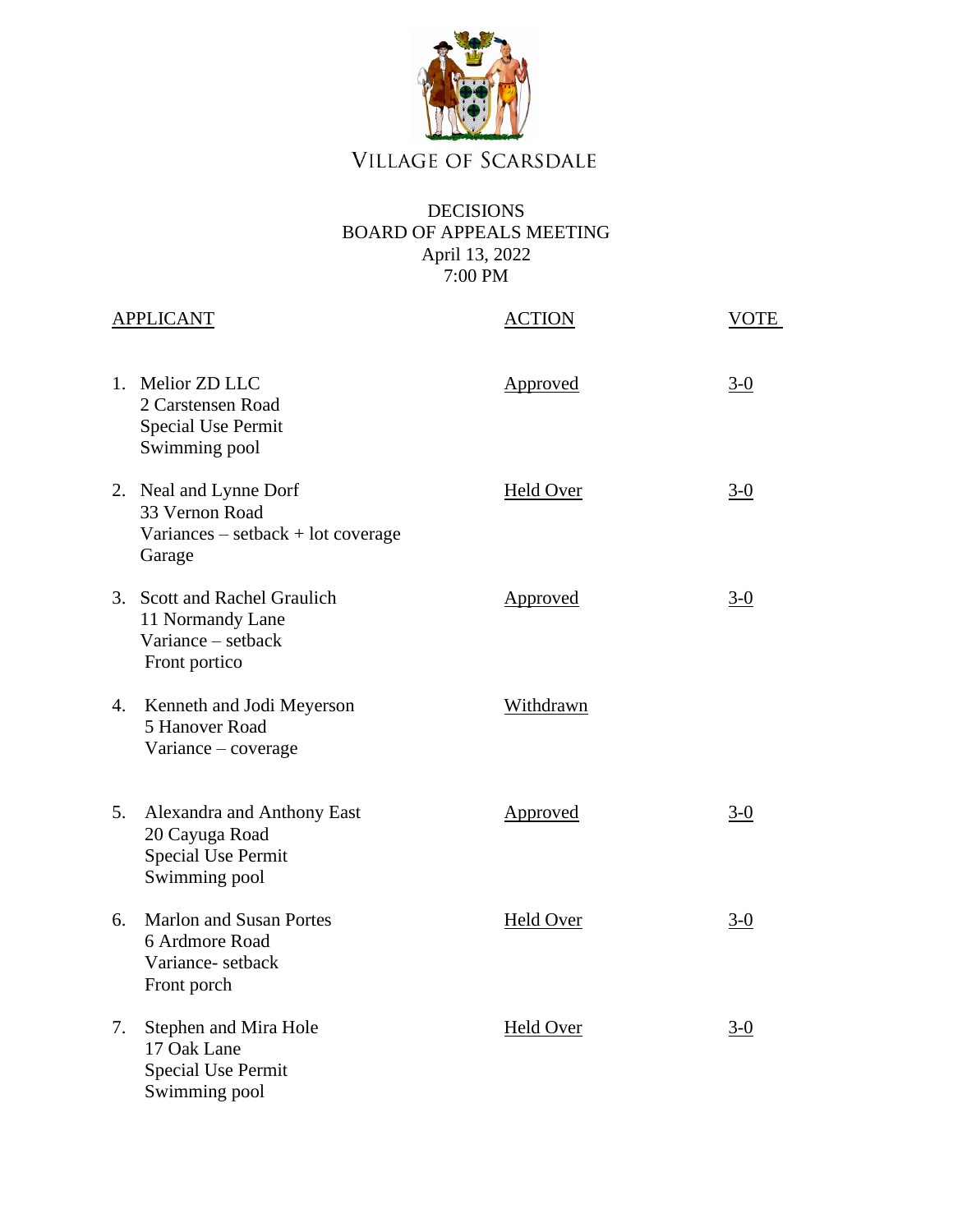| 8. | Benjamin and Casey Hogan<br>32 Donnellan Road<br>Variance-setback<br>Front portico and rear mudroom                           | Held Over                                                 | $3-0$             |
|----|-------------------------------------------------------------------------------------------------------------------------------|-----------------------------------------------------------|-------------------|
| 9. | Kimberly and Andrew Sagor<br>70 Morris Lane<br>Variance-Building Coverage & FAR<br><b>Special Use Permit</b><br>Swimming pool | <b>Special Permit Approved</b><br><b>Variances Denied</b> | $\frac{3-0}{3-0}$ |
|    | 10. Allison and Michael Meltz<br>2 Mohican Road<br><b>Special Use Permit</b><br>Swimming pool                                 | Approved                                                  | $3-0$             |
|    | 11. Jacqueline Friedland<br>18 Stonewall Lane<br><b>Special Use Permit</b><br>Swimming pool                                   | Approved                                                  | $3-0$             |
|    | 12. Jennifer and Alan Goldfarb<br>44 Colby Lane<br><b>Special Use Permit</b><br>Swimming pool                                 | Held Over                                                 | $3-0$             |
|    | 13. Erica and Dana Korsten<br>52 Paddington Road<br><b>Special Use Permit</b><br>Swimming pool                                | Held Over                                                 | $3-0$             |

 $\mathcal{L}_{\mathcal{L}}$ 

Greg Cutler, AICP, Village Planner

4/15/2022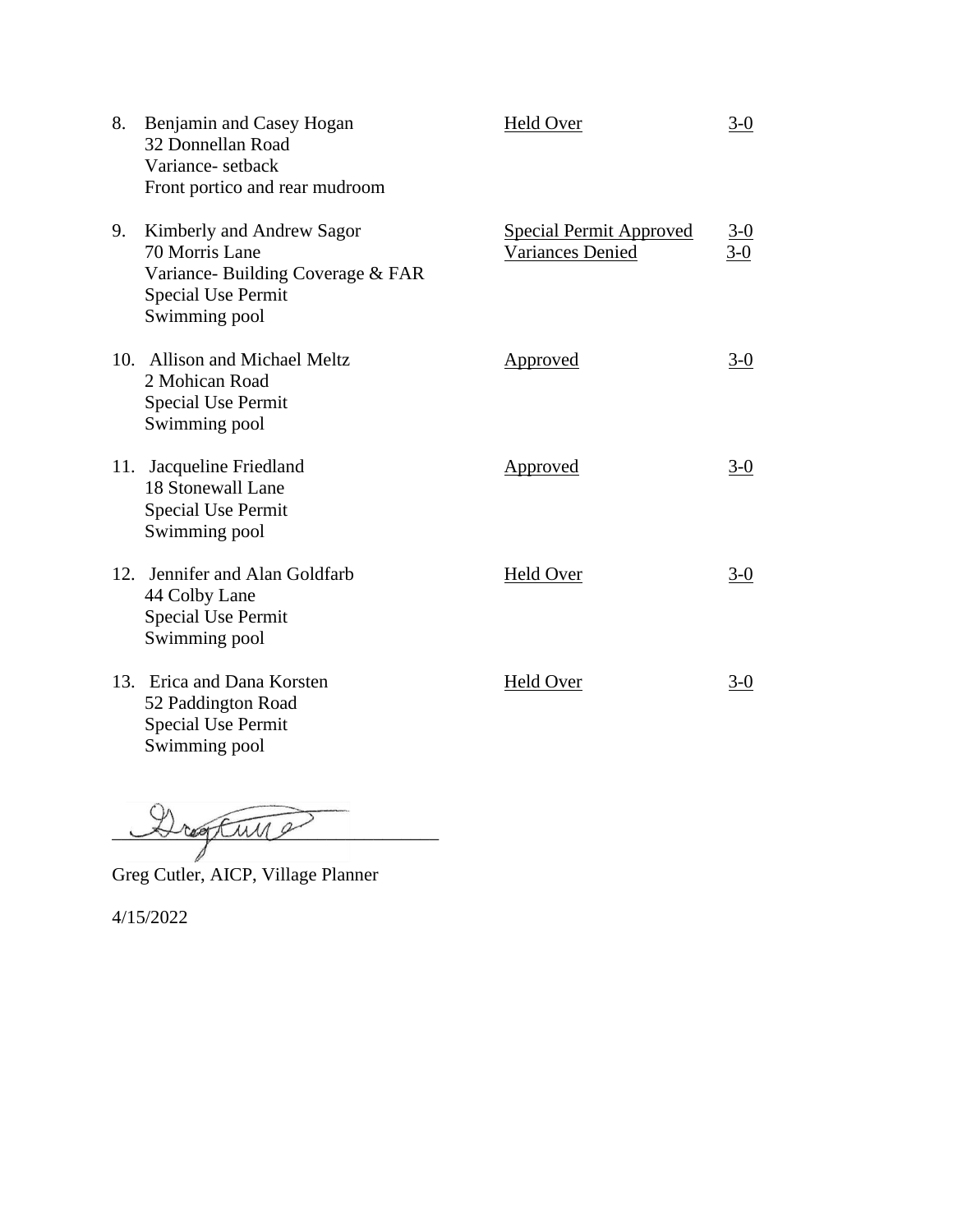

## **LEGAL NOTICE VILLAGE OF SCARSDALE**

NOTICE IS HEREBY GIVEN that a Public Hearing will be held by the Board of Appeals of the Village of Scarsdale via **Zoom Video Conference** on **Wednesday, April 13, 2022** at 7:00 p.m. at which time the Board of Appeals will consider the following:

- 1. The application of Melior ZD LLC for a for a Variance from chapter 310-47 (swimming pool setback) of the Village Code to legalize an existing hot-tub and a Special Use Permit, pursuant to Chapter 310-88 of the Village Code, to construct a swimming pool at 2 Carstensen Road, identified on the Village tax map as Sec. 3, Blk. 2, Lot 52.
- 2. The application of Neal and Lynne Dorf for Variances from chapters 310-43 (rear yard setback) and 310-22 (lot coverage) to construct an attached garage at 33 Vernon Road, identified on the Village tax map as Sec. 19, Blk 1. Lot 145.
- 3. The application of Scott and Rachel Graulich for a Variance from chapter 310-35 (front yard setback) of the Village Code to construct a new front portico on an existing platform at 11 Normandy Lane, identified on the Village tax map as Sec. 24. Blk. 1, Lot 308.
- 4. **ADJOURNED**-The application of Kenneth and Jodi Meyerson for a Variance from chapter 310-22 (lot coverage) of the Village Code at 5 Hanover Road, identified on the Village Tax map as Sec. 17, Blk. 1, Lot 248.
- 5. The application of Alexandra and Anthony East for a Special Use Permit, pursuant to Chapter 310-88 of the Village Code, to construct a swimming pool at 20 Cayuga Road, identified on the Village tax map as Sec. 17, Blk 1, Lot 354.
- 6. The application of Marlon and Susan Portes for a Variance from Chapter 310-35 (front yard setback) of the Village Code, construct a front porch at 6 Ardmore Road, identified on the Village tax map as Sec. 22, Blk 5, Lot 5A.
- 7. **ADJOURNED-**The application of Stephen and Mira Hole for a Special Use Permit, pursuant to Chapter 310-88 of the Village Code, to construct a swimming pool at 17 Oak Lane, identified on the Village tax map as Sec. 4, Blk 1, Lot 192.
- 8. The application of Benjamin and Casey Hogan for variances from Chapters 310-35 (front yard setback) and 310-43 (rear yard setback) of the Village Code to construct a one story portico in the front yard and a mudroom addition within the rear yard at 32 Donnellan Road, identified on the Village tax map as Sec. 5, Blk 3, Lot 31.